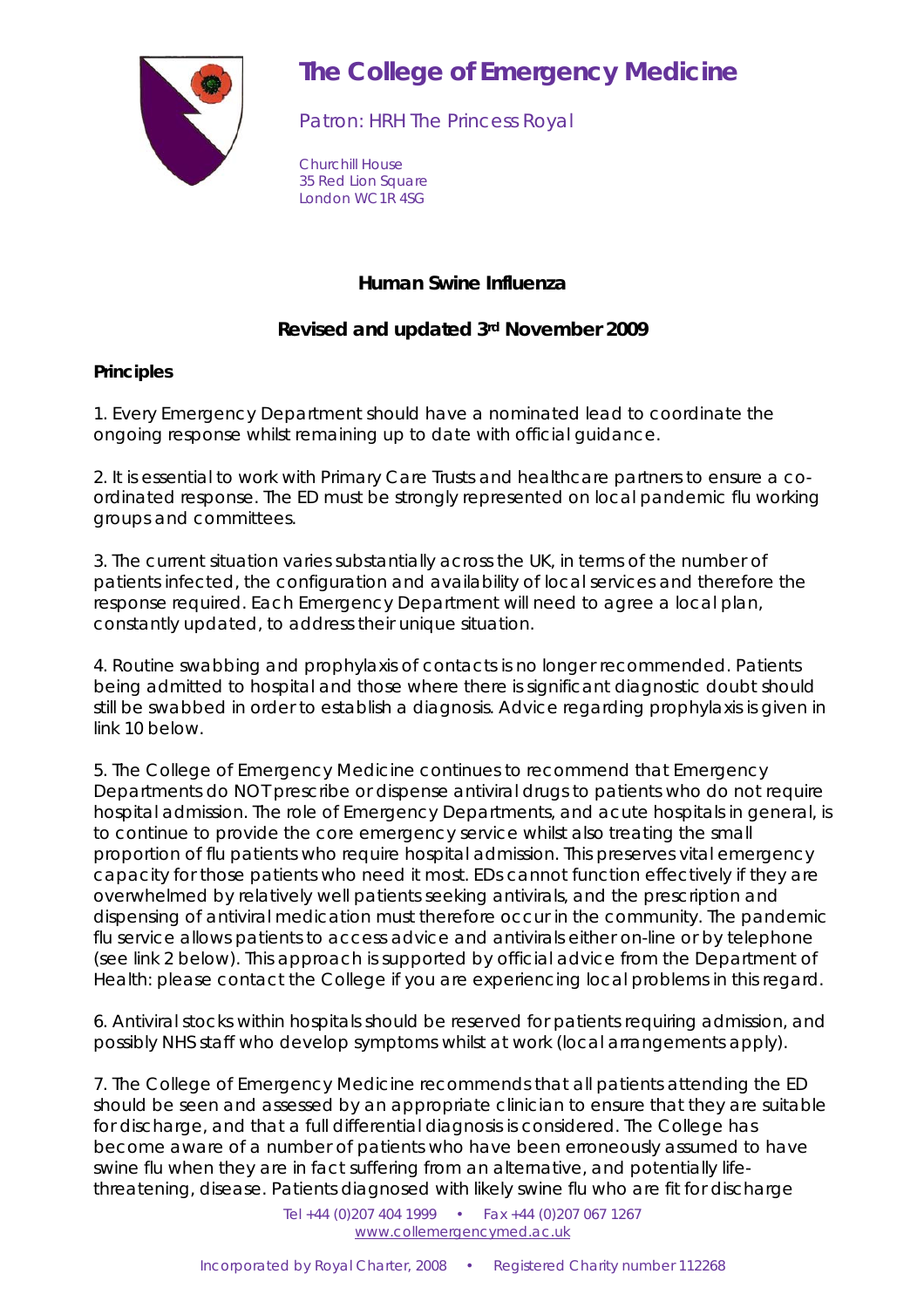from the ED should be directed to community-based services (e.g. the patient's usual GP, NHS Direct or the Pandemic Flu Service in England) for consideration of antiviral therapy.

8. Notwithstanding the above, individual EDs may agree to prescribe and/or dispense antivirals to small numbers of patients within specified groups. Such groups may include:

- Those referred by a GP for assessment, but deemed fit for discharge
- Those at particularly high risk of serious complications
- Those judged unable to access community-based services

However the over-arching principle in point 5 applies: EDs must not become the default service supplying antiviral drugs to the community as a whole, and local PCTs should have well established antiviral collection points (ACPs) in the community.

9. The DH "swine flu clinical package" was updated on 6th October 2009 (see link 3 below). It is important to emphasise that "these tools and pathways are for use only when high healthcare demand leads to the need for strict hospital admission triage in affected areas". In other words, the clinical package should only be applied, by agreement across a healthcare community, in a severe and exceptional situation. 10. It remains uncertain as to which patients are at high risk of developing complications. However, current guidance would suggest that the following groups are likely to be at significant risk:

- Pregnant women
- Children under 5 years, and particularly those under 1 year
- Children with neurodevelopmental delay
- Immunocompromised patients
- Patients with significant obesity or asthma

Antiviral therapy is most effective within 48 hours of symptom onset, and probably has limited value after this time.

11. The most successful approach to managing increasing numbers of patients appears to be the creation of an "influenza stream" in a clinical area that is separated from the ED. This allows dedicated staff to assess patients in order to identify those who need to be admitted and those who can be safely discharged. As patient numbers increase the establishment of this separate stream will have significant resource implications.

12. Staff morale is essential to maintaining a service (see link 11 and resource 1 below). The College recommends that all staff are regularly briefed and reassured regarding the generally benign nature of the disease. A vaccination programme is currently being rolled out across the UK, however the implications of running an effective service when staff may themselves be off sick needs to be considered and explained. It is also essential to ensure that all ED staff and patients attending the ED are as protected as possible, for example by ensuring suitable measures for physical separation and enforcing strict infection control procedures.

13. Current advice would suggest that staff should still come to work if they have had contact with a probable or confirmed case of swine flu but have no symptoms. On the other hand, staff should not come to work if they have flu-like symptoms. As a general guide, staff who are known to be pregnant or immunocompromised should not be exposed to potentially infected patients. Guidance on incidents where patients have been treated by a healthcare worker who is suspected to be infected with pandemic influenza has recently been issued by the HPA (see link 8 below).

14. Consideration should be given to compiling a list of reserve staff who can be called upon at times of increased demand. Those recently retired have the advantage that they often do not require a CRB check, and can rapidly return to work following completion of a skills matrix and induction programme.